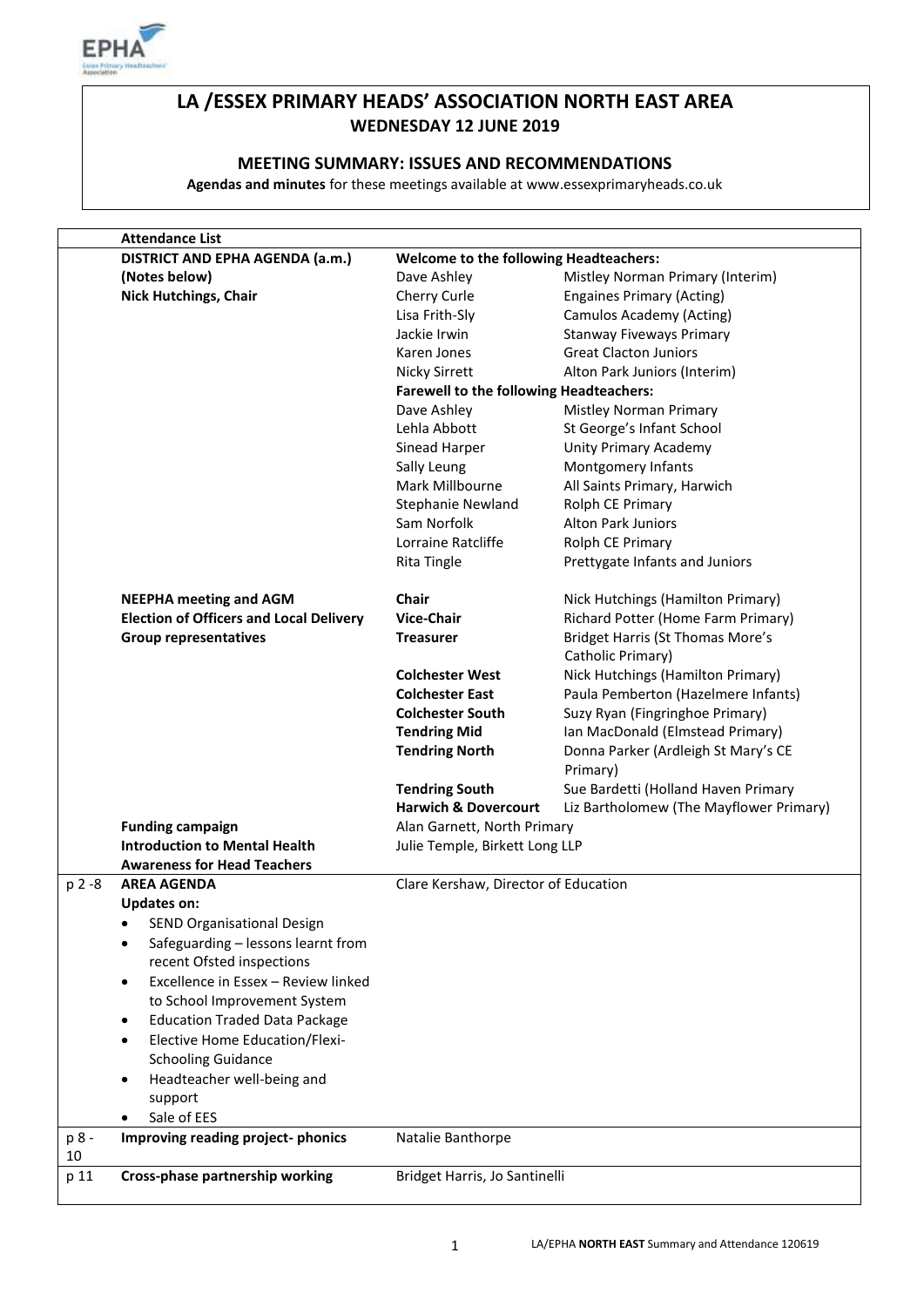

| p 11 - | <b>Essex Music Service</b>       | Charly Richardson                                                                                                      |  |
|--------|----------------------------------|------------------------------------------------------------------------------------------------------------------------|--|
| 12     |                                  |                                                                                                                        |  |
| p 12 - | Understanding the demands of the | James Hutchon, ELS                                                                                                     |  |
| 17     | exclusion process                |                                                                                                                        |  |
| p 17   | Key dates                        | NORTH EAST meetings with the Local Authority officers 2019/20 -at                                                      |  |
|        |                                  | <b>Colchester Football Stadium</b>                                                                                     |  |
|        |                                  | Wednesday 13 November 2019                                                                                             |  |
|        |                                  | Wednesday 4 March 2020                                                                                                 |  |
|        |                                  | Wednesday 10 June 2020                                                                                                 |  |
|        |                                  | <b>Deputy Headteachers' Annual Conference 2019</b>                                                                     |  |
|        |                                  | Friday 4 October 2019 Colchester Football Stadium                                                                      |  |
|        |                                  | <b>Headteachers' Annual Conference 2020</b>                                                                            |  |
|        |                                  | Stock Brook Country Club, Nr Billericay<br>Friday 20 March 2020                                                        |  |
|        |                                  |                                                                                                                        |  |
|        |                                  | *Dogo numbars refer to the full minutes (nosted on the FDUA website) of the Cummer term Area meetings with LA Officers |  |

\*Page numbers refer to the full minutes (posted on the EPHA website) of the Summer term Area meetings with LA Officers and Headteachers.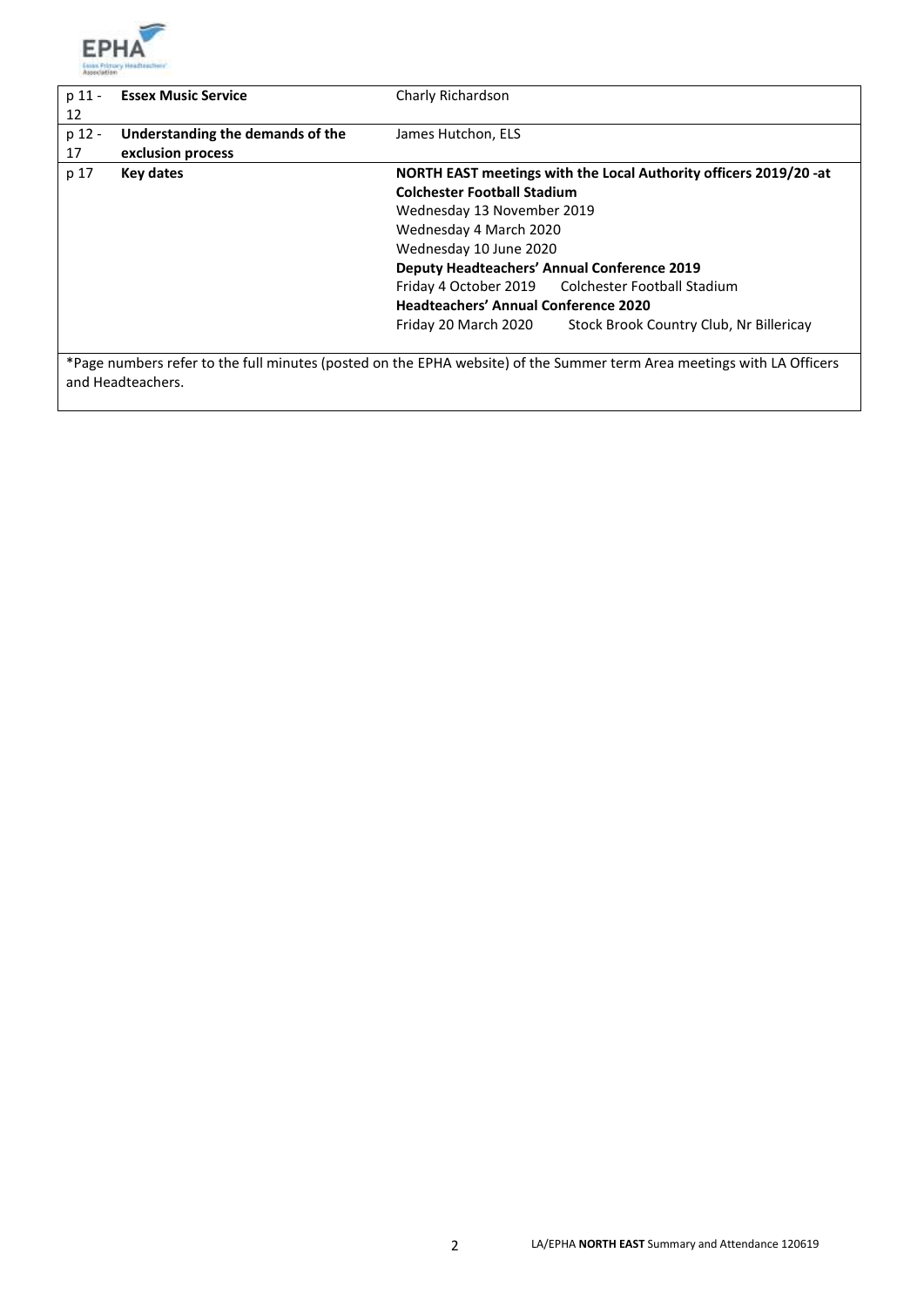

# **LA /ESSEX PRIMARY HEADS' ASSOCIATION NORTH EAST AREA DISTRICT AND AREA MEETING WEDNESDAY 12 JUNE 2019 ATTENDANCE**

**Present**<br>Dave Ashley Charlotte Booth-Rylett

Sue Bardetti **Holland Haven Primary** Alison Grigg Broomgrove Infants Liz Bartholomew The Mayflower Primary David Larner Dedham CE Primary Natasha Bennett Two Villages Primary Susan Locke Milldene Primary Natasha Bennett Simon Billings St John Green's Primary Maria Luck-Davies Bradfield Primary Suzie Bliss Walton-on-the-Naze Primary Rebecca McCutcheon Monkwick Juniors

Gavin Bradley **Ian White Hall Academy** Ian MacDonald Elmstead Primary Moira Breeze St Clare's Catholic Primary Becky Maguire St Joseph's Catholic Primary Toby Bull The Bishop William Ward CE Primary Joanna Marshall Tendring Primary Gail Burns St Michael's Primary & Nursery Carl Messer St George's New Town Juniors Tracey Caffull Great Bentley Primary/Frinton | Mark Millbourne All Saints Primary, Dovercourt Alex Candler Lexden Primary David Milligan Gosbecks Primary Tracy Cooke Great Bentley Primary **Martin Moriarty** Tiptree Heath Primary Brian Combes Stanway Primary Matthew Moseley Holland Park Primary Lisa Corby Iceni Academy James Newell Wix and Wrabness Primary Ruth Cornell Kings Ford Infants & Nursery Stephanie Newland Rolph CE Primary Cherry Curle Engaines Primary Claire Newson Parsons Heath CE Primary Ceri Daniels **Holy Trinity, Eight Ash Green** Donna Parker Ardleigh St Mary's Primary Elizabeth Drake KIngswode Hoe School Nicky Patrick Spring Meadow Primary Sarah Dukelow Alresford Primary Paula Pemberton Hazelmere Juniors Ellie Eames White Hall Academy Joanna Pointing-Newitt Willow Brook Primary Diane Fawcett St Andrew's CE Primary, Weeley Richard Potter Home Farm Primary Belinda Fellows St James CE Primary States and Lorraine Ratcliffe Rolph/Weeley St Andrew's Donna Gaffney Layer-de-la-Haye Primary Suzy Ryan Fingringhoe Primary Alan Garnett **North Primary & Nursery** Clare Sampson Roach Vale Primary James Gough Cherry Tree Primary Leesa Sharpe Broomgrove Juniors Debbie Griggs Myland Primary Nuslem Susan Shipp Friars Grove Primary Jackie Halliday Messing School **Darren Smith** Darren Smith Brinkley Grove Primary Bridget Harris St Thomas More's Catholic Primary Steven Turnbull Hazelmere Infants & Nursery Rick Cranfield **Heathlands CE Primary Figure 1** Angela Vicarey St George's Infants Abbie Fairbairn Lawford CE Primary Simon Wall Lexden Springs School Claire Holmes Monkwick Infants & Nursery Clare Woodward Queen Boudica Primary Julia Hunt **Brightlingsea Infants & Juniors** Michelle Wright Montgomery Juniors Nick Hutchings Nick N East Chair/ Hamilton Primary Tania Wright Mersea Island School Julie Ingram Chappell CE Primary Jackie Irwin Stanway Fiveways Primary **In Attendance**  Chris Joy Hamford Primary Academy Pam Langmead EPHA Professional Officer Becky Keitch St George's CE Primary, Gt Bromley | Bridgett Gough St Andrew's, Halstead Marie Kelly St Teresa's Catholic Primary Fund Flin St Andrew's, Great Yeldham Laura Khine **Boxted St Peter's CE Primary** James Hutchon ELS

Clare Kershaw Director of Education and Julie Temple Birkett Long LLP Ros Somerville Head of SEND North East Kerry McGrory SE Partner (North East) **Apologies** Jo Barclay Schools Safeguarding Manager Samantha Norfolk Alton Park Juniors Lee Bailey **NE Lead for Partnership Delivery** Nicola Sirett Alton Park Juniors Sue Thomas Attendance Specialist Team Jeni Noakes Attendance Specialist Team

Kirby Primary Academy **Andrew Macdonald** Langham Primary

Natasha Taylor ELS **LA Officers** Natalie Banthorpe

Mistley Norman CE Primary Sally Leung Montgomery Infants & Nursery

Note: If your attendance or apologies have not been noted please contact the EPHA Professional Officer at [pam@langmead.me.uk](mailto:pam@langmead.me.uk) for amendment.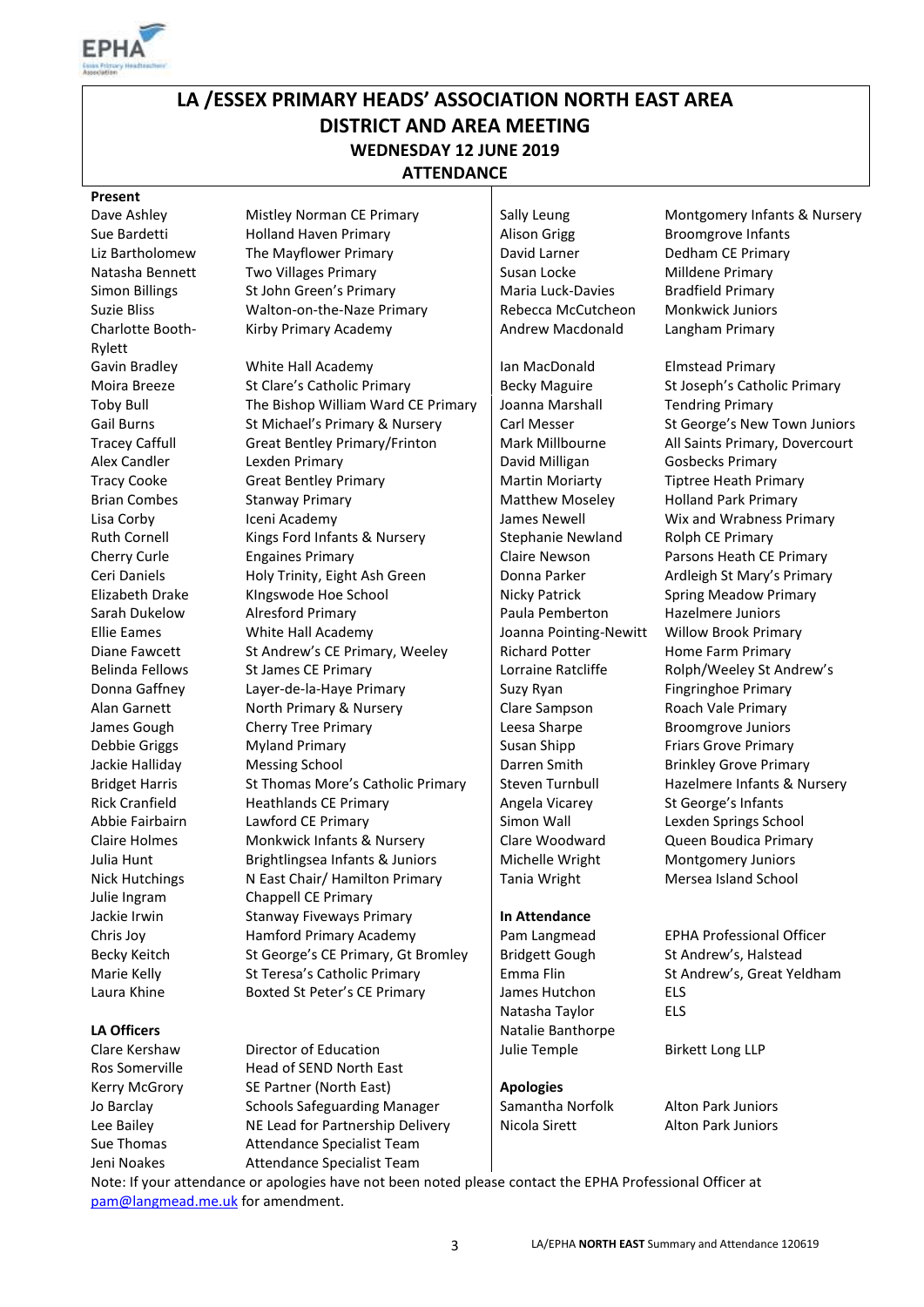

### **NORTH EAST EPHA AREA MEETING MINUTES 12 June 2019**

#### **1. WELCOME**

Nick Hutchings, the North East Area Chair welcomed headteachers to the meeting. He asked everyone to complete the evaluation form, which is used to help EPHA shape future meetings, to ensure that they are useful and positive for headteachers.

#### **Welcome to the following Headteachers:**

| Mistley Norman Primary (Interim) |
|----------------------------------|
| <b>Engaines Primary (Acting)</b> |
| Camulos Academy (Acting)         |
| <b>Stanway Fiveways Primary</b>  |
| <b>Great Clacton Juniors</b>     |
| Alton Park Juniors (Interim)     |
|                                  |

### **Farewell to the following Headteachers:**

| Dave Ashley        | <b>Mistley Norman Primary</b>       |
|--------------------|-------------------------------------|
| Lehla Abbott       | St George's Infant School           |
| Sinead Harper      | <b>Unity Primary Academy</b>        |
| Sally Leung        | <b>Montgomery Infants</b>           |
| Mark Millbourne    | All Saints Primary, Harwich         |
| Stephanie Newland  | Rolph CE Primary                    |
| Sam Norfolk        | <b>Alton Park Juniors</b>           |
| Lorraine Ratcliffe | Rolph CE Primary/St Andrew's Weeley |
| Rita Tingle        | Prettygate Infants and Juniors      |
|                    |                                     |

#### **2. NORTH EAST EPHA ANNUAL GENERAL MEETING**

#### **a) CHAIR'S REPORT**

Nick Hutchings, Chair of North East EPHA, gave the following report.

#### **Review of the year**

#### Are we nearly there yet?!

A common chorus sung by millions of children on car journeys and thousands of Headteachers as the summer term comes to a close.

#### What a year we have all had.

I am constantly amazed at how we model resilience to staff and each other, absorbing the budget cuts, dealing with horrific social care cases, fighting for the rights of staff and children and trying to ensure children get the best educational outcomes possible.

This year has seen significant changes in Local Government Pay, pension contributions for teachers, budget cuts, a consultation on a new Ofsted Framework and the 'pushing' of a skills based curriculum. We are all beginning to use the '3 I's' in discussion with each other and colleagues at school and the Local Authority has undergone another restructuring, and who can forget the staff sickness insurance issues!!! Anyone know what is happening with EES for Schools?!!!!

EPHA has tried its best to represent heads views to the Local Authority at a staggering number of meetings ranging from Schools Forum to the Broadband Subgroup. Your Executive Members give their time, energy and passion to ensure that your views are heard at the highest levels. As such I would invite the Exec members to stand up and take a rapturous applause from your colleagues for this year's work.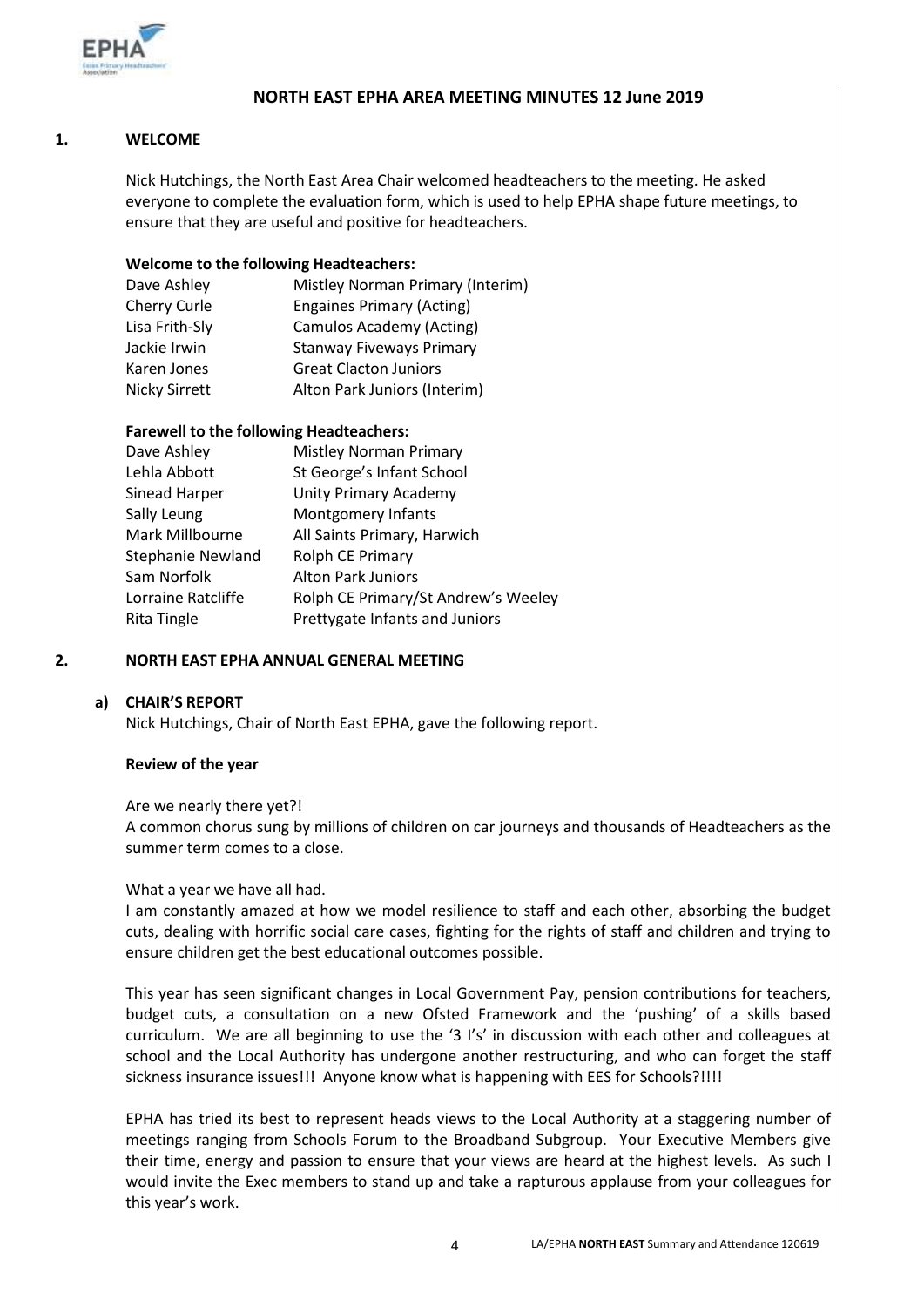

I must also take this opportunity to thank Pam for her tireless work on all our behalves. The workload involved in just the Deputy Head and Headteacher Conferences each year is staggering and the quality of these 2 events matches something on a national scale. She spends hours in, sometimes pointless meetings, minute taking, providing baked goods and generally throwing in common sense on some of the more bazaar suggestions. You are the 'Google' of Essex and the 23 Headteacher Briefings you run each term are a lifeline for most heads. EPHA would not survive without you. I am sure I speak on everyone's behalf here that you are brilliant. So... thank you!

#### **What is to come?**

This year I don't have a clue!

I guess we will have a new Government, which will mean yet another new Education Secretary. We might have solved Brexit which may mean the Government concentrating on schools and providing a better funding package. We may have the national funding formula! We will all be sorting out our own broadband link and I am sure the SLIS networks will grow from strength to strength.

### **My thoughts**

Once again, I would like to thank you all for the job you undertake. I know we all signed up for it, but sometimes it can all just get too much.

Our strength is in numbers. For too long we have had an attitude of 'make do and mend', we should demand better conditions for leadership in school. We should project that the role of a Head is challenging, but enjoyable and we should revel in the job of creating new leaders to continue the excellent education offering in the North East of Essex.

A lone voice is very hard to hear, whereas 103 voices are quite loud!!

We should be mindful of our colleagues and be open about when times are tough and ask for support. We should all take time to reflect during the working week - it is ok to have a working from home day!

I wish you all a brilliant summer holiday when it comes. Enjoy the time with friends and family and thank you all for your support again this year and allowing me to chair a passionate group of heads. Thank you.

Sue Bardetti thanked Nick for his inspiring and heartfelt report, and for his work as an exceptional Chair of North East EPHA.

#### **b) ELECTION OF OFFICERS AND LOCAL DELIVERY GROUP REPRESENTATIVES**

| <b>Chair</b>            | Nick Hutchings (Hamilton Primary)                            |
|-------------------------|--------------------------------------------------------------|
| <b>Vice-Chair</b>       | Richard Potter (Home Farm Primary)                           |
| <b>Treasurer</b>        | Bridget Harris (St Thomas More's Catholic Primary)           |
| <b>Colchester West</b>  | Nick Hutchings (Hamilton Primary)                            |
| <b>Colchester East</b>  | Paula Pemberton (Hazelmere Infants)                          |
| <b>Colchester South</b> | Suzy Ryan (Fingringhoe Primary)                              |
| <b>Tendring Mid</b>     | Ian MacDonald (Elmstead Primary)                             |
| <b>Tendring North</b>   | Donna Parker (Ardleigh St Mary's CE Primary)                 |
| <b>Tendring South</b>   | Sue Bardetti (Holland Haven Primary                          |
|                         | Harwich & Dovercourt Liz Bartholomew (The Mayflower Primary) |

The officers and Local Delivery Group representatives were thanked for the hard work that they do on behalf of headteachers in the North East Area and for agreeing to continue in their roles or taking on new positions.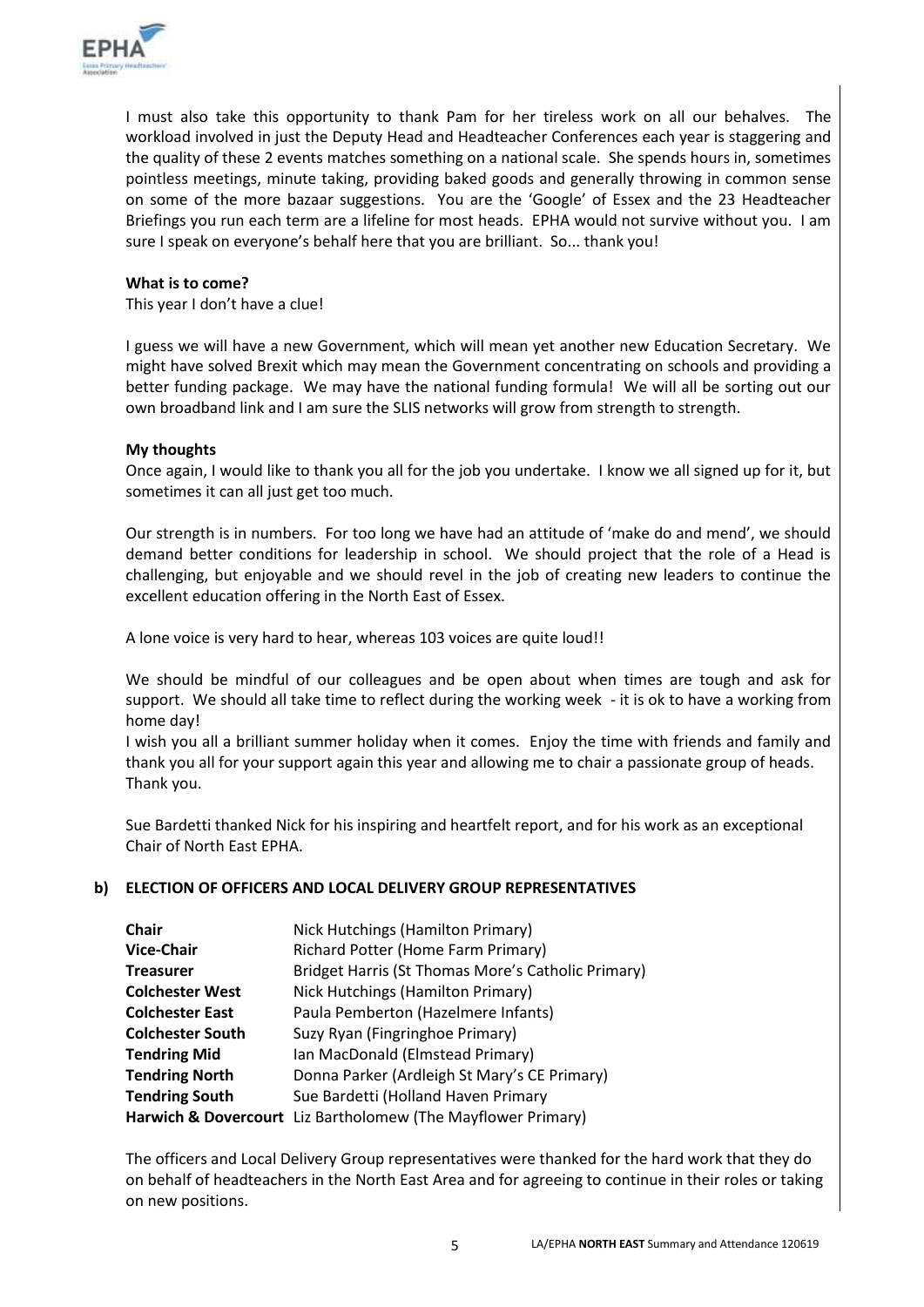

**c) The Summer term EPHA newsletter**, including dates for the 2019/20 school year, was circulated to headteachers at the meeting -these can also be found on the Newsletter page of the EPHA website [www.essexprimaryheads.co.uk.](http://www.essexprimaryheads.co.uk/)

## **d) EPHA Annual Subscription**

Funding for EPHA will be top-sliced from the Delegated Schools Grant. Area meetings will continue to be "free" to all primary headteachers, as will the website, headteacher briefings and advice and support from the Professional Officer.

### **e) Conferences**

Headteachers were reminded that the Deputy Headteachers' conference will be held on Friday 4 October 2019 at the Weston Homes Community Stadium (key note speakers Chris Quigley and Adam Kay) and next year's annual Headteachers' conference will be held on Friday 20 March 2020 at Stock Brook Country Club.

The programme and booking form for the Deputy Conference will be posted to schools at the end of June.

### **f) Seven-minute staff meetings**

The Professional Officer reminded headteachers about the EPHA Seven-minute staff meetings published on the association website. The latest ones that have been produced are:

- The new Ofsted inspection framework; and
- County Lines.

<https://essexprimaryheads.co.uk/info-and-documents/seven-minute-staff-meetings/>

### **3. NORTH EAST ESSEX SCHOOL FUNDING CAMPAIGN**

Alan Garnett reminded headteachers that governors had attended a meeting with MPs recently to discuss their concerns about school funding. It was **AGREED** that he will send the minutes of the meeting out to all North East schools (via the EPHA Professional Officer) and suggested that all schools should include the item for discussion at a governor meeting.

#### **4. INTRODUCTION TO MENTAL HEALTH AWARENESS FOR HEAD TEACHERS**

Julie Temple explained that she is a Partner at Birkett Long LLP. The aim of the session was to raise awareness of mental health in the workplace, recognising the symptoms of mental health and sharing best practice in how to deal with employees with mental health issues.

The World Health Organisation defines mental health as

"A state of wellbeing in which every individual realises his or her own potential, can cope with the normal stresses of life, can work productively and fruitfully, and is able to make a contribution to her or his community".

Examples of mental ill-health include:

- Depression
- Anxiety
- Stress
- Schizophrenia
- Personality disorders

Some possible triggers may include:

- Pressure at work
- Longer hours
- Low levels of control
- Poor support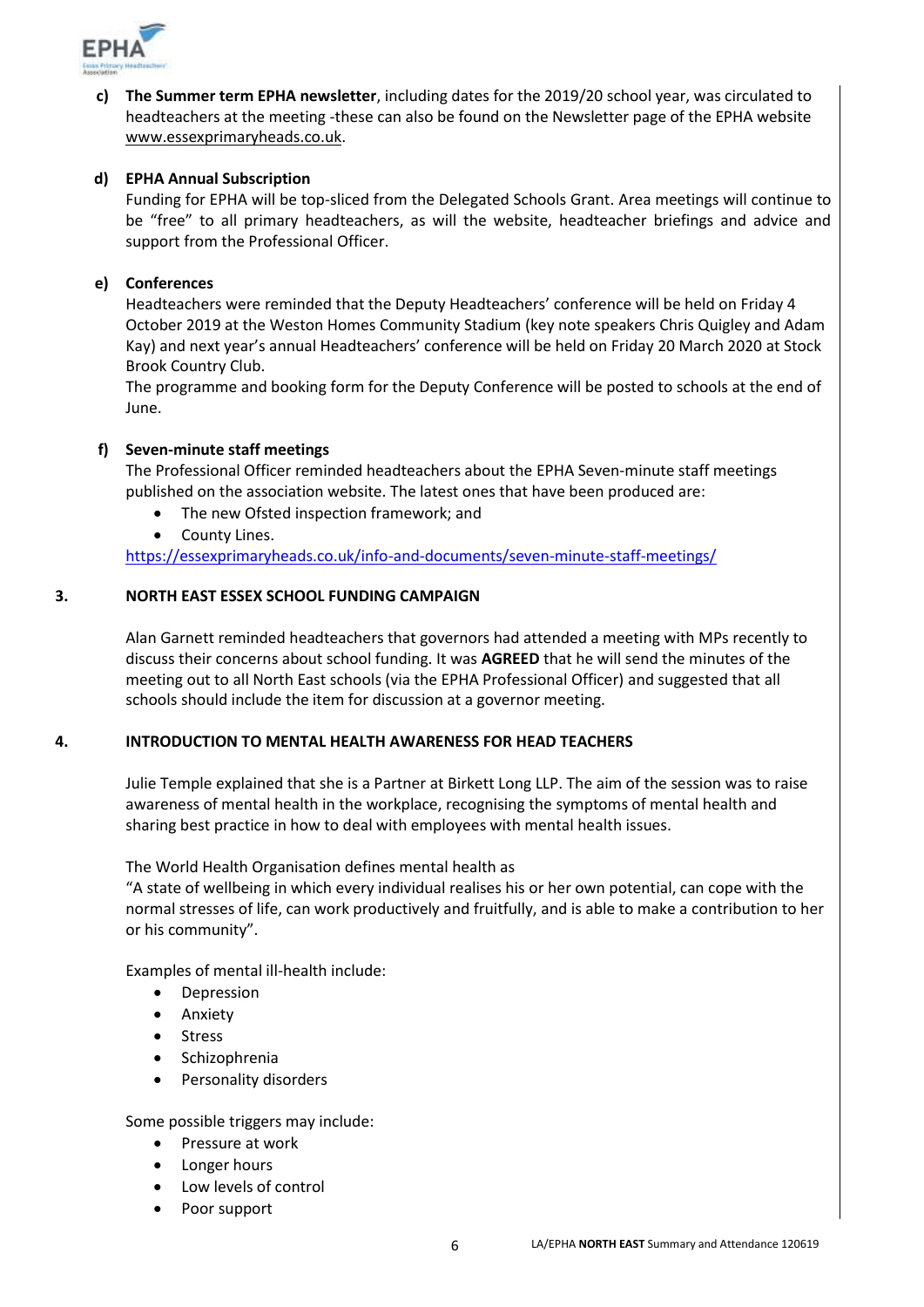

- Poor communication
- Financial pressures
- Relationship problems
- Moving house

#### Recognising symptoms

| People with a mental health diagnosis who<br>are healthy and performing well | People with a diagnosis who are unwell                                          |
|------------------------------------------------------------------------------|---------------------------------------------------------------------------------|
|                                                                              |                                                                                 |
| People with no diagnosis who are well                                        | People with no diagnosis but who are very<br>unwell and may not even realise it |

Physical symptoms can include:

- Fatigue
- Indigestion or upset stomach
- Headaches
- Appetite and weight changes
- Joint and back pain
- Changes in sleep patterns
- Changes in speech
- Sweating or feeling cold

Psychological symptoms can include:

- Mood changes
- Indecision
- Changes in personality motivation, humour
- Distraction or confusion
- Lapses in memory
- Difficulty relaxing

Behavioural symptoms can include:

Increased smoking, drinking, drugs

- Withdrawal
- Irritability, anger, aggression
- Over-excitement
- Restlessness
- Lateness, leaving early or extended lunches
- Increased sickness absence
- Uncharacteristic errors
- Uncharacteristic problems with colleagues

#### Barriers (roadblocks) to intervention

| <b>Individual</b> | Manager/organisation                               |
|-------------------|----------------------------------------------------|
| They don't know   | Lack of awareness, understanding and<br>confidence |
| <b>Stigma</b>     | Not my problem!                                    |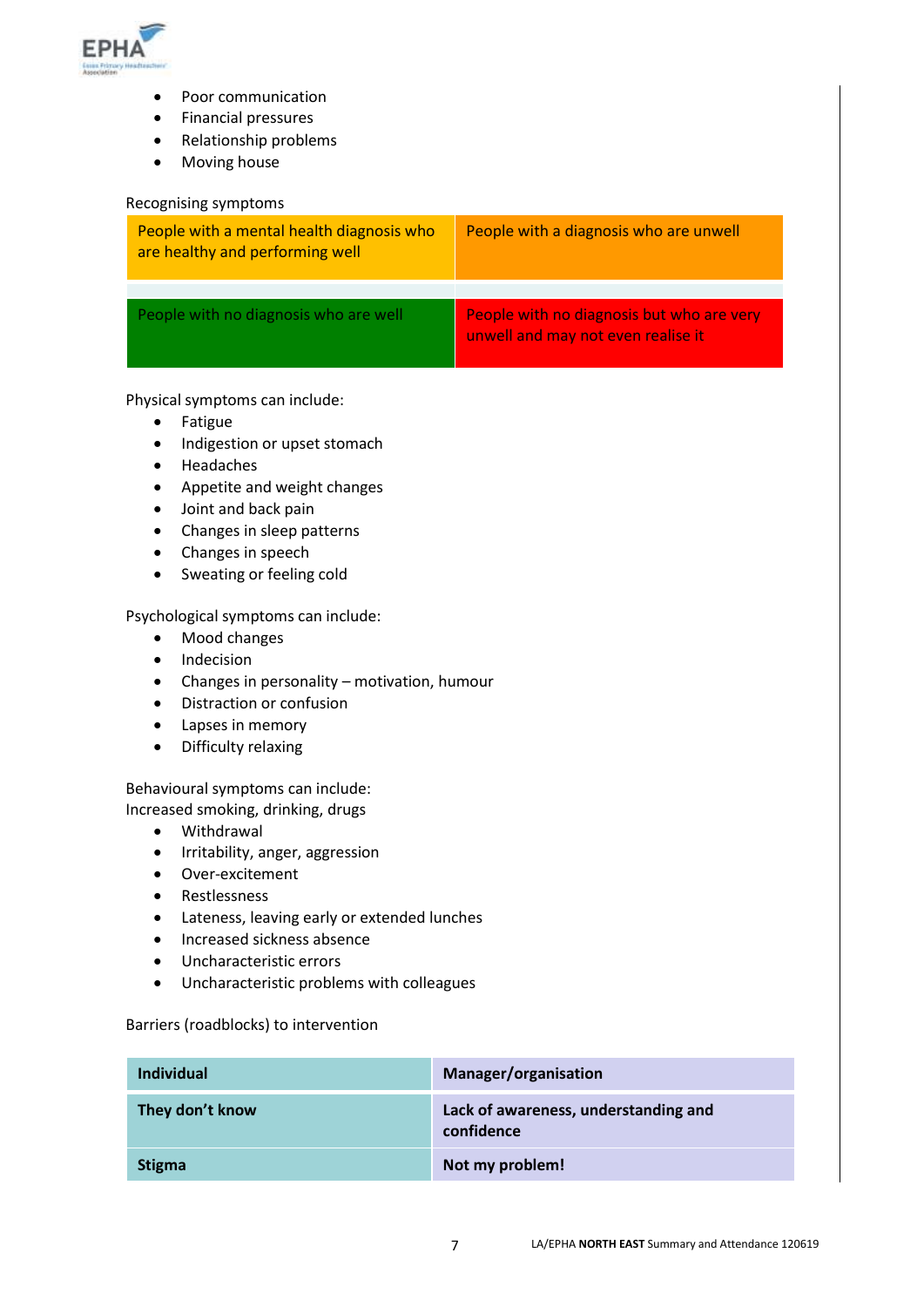

| Fear:                             |
|-----------------------------------|
| discrimination                    |
| impact on career repercussions at |
| home                              |

**Fear: considered responsible Getting it wrong Legal consequences**

**Shhhhhh!**

MFHA Line Managers' Resource, 2016

"create a climate where people feel confident to talk openly about the problems they are experiencing and trust [the school will] do the right thing by them"

| <b>Individual</b>                                                    | Manager/organisation                                                                    |  |
|----------------------------------------------------------------------|-----------------------------------------------------------------------------------------|--|
| They don't know                                                      | Lack of awareness, understanding and<br>confidence                                      |  |
| <b>Stigma</b>                                                        |                                                                                         |  |
| Fear:<br>discrimination<br>impact on career repercussions at<br>home | Fear:<br>considered responsible<br><b>Getting it wrong</b><br><b>Legal consequences</b> |  |
| <b>Talk openly</b>                                                   |                                                                                         |  |

#### **Why it matters**

One in four people experience a mental health issue per year

1 in 5 to 1 in 6 adults are suffering from a mental health issue at any given time

1 in 5 take time off for stress

**But** 90% feel unable to be honest about it

49% feel uncomfortable talking to employer about their mental health

9 in 10 who experience mental ill health experience stigma and discrimination

Around 70 million working days lost to mental ill health per year This costs between £70bn and £100bn per year

## Best practice MHFAEngland.org



**Contact Julie Temple** Partner Head of BLHR & Employment 01206 217 318 [julie.temple@birkettlong.co.uk](mailto:julie.temple@birkettlong.co.uk)